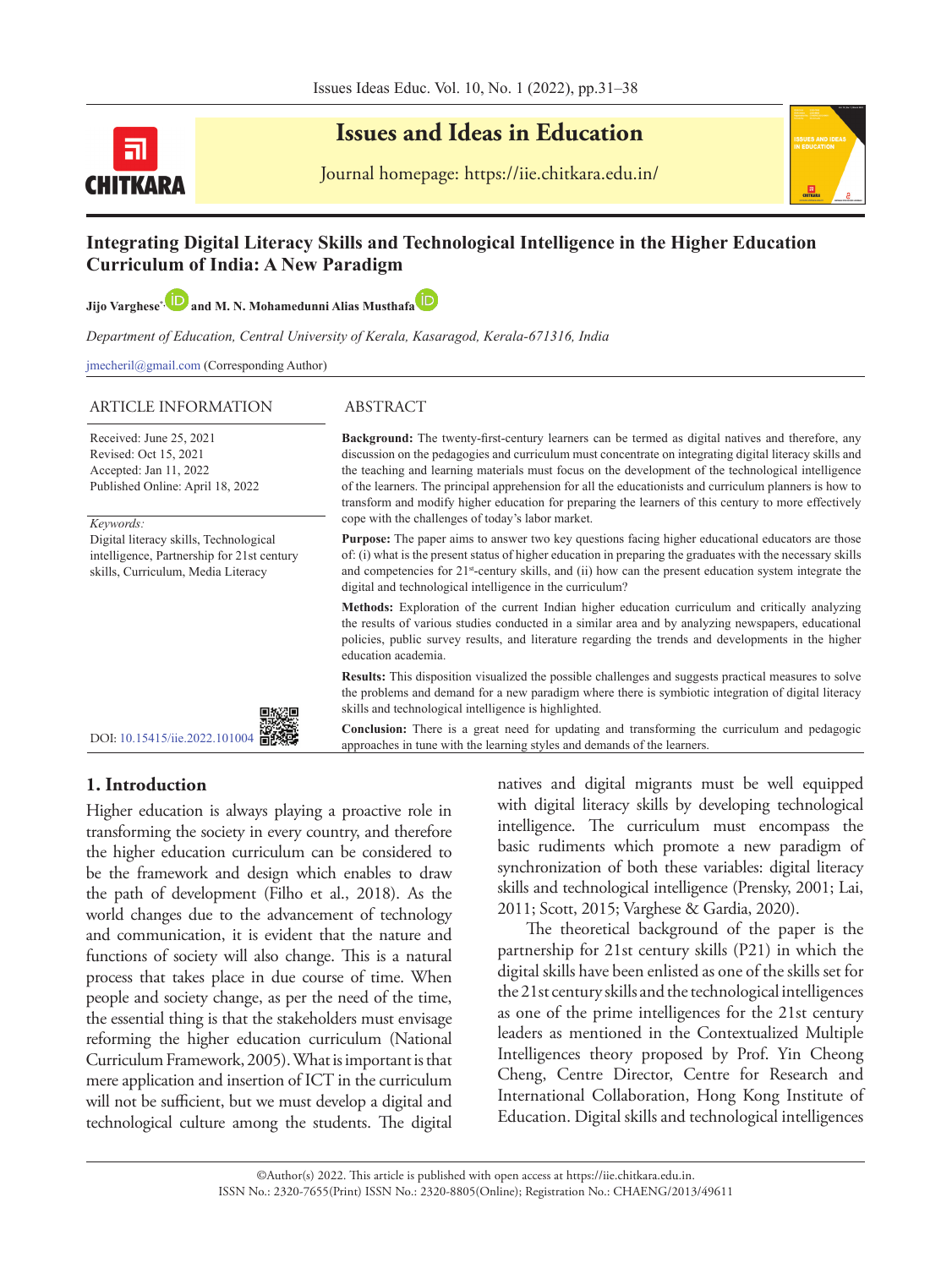are the essential components for successful living in the 21st century.

## **2. Methodology**

This paper aims to critically discuss the present status of higher education with special reference to the Indian context in enabling the learners with digital skills and promoting technological intelligences. In doing so, the authors critically examine the Indian higher education curriculum which gives an emphasis on grades and scores than skills integrations and the significance of digital literacy skills as mentioned in the Partnership for 21st-century skills, 2006. Hence the objectives of the present study were (1) to analyze the Indian higher education system in the context of preparing students with digital skills and technological intelligences, and (2) how to incorporate the digital skills and technological intelligences in the higher education curriculum. The method for data gathering and analysis was done by critically analyzing the results of various studies conducted in a similar area and by analyzing newspapers, educational policies, public survey results, and literature regarding the trends and developments in the higher education academia. A procedure is followed to discuss the status of higher education in enabling the learners with digital skills and promoting technological intelligence. The procedure is surveyed in three steps: a) Present status of higher education in preparing the graduates with 21st-century skills; b) Incorporation of digital literacy skills and technological intelligence in the curriculum; c) Suggestive road map for digital skill integration (includes: ICT Skills enhancing courses, and Co-curricular activities).

## **3. Results and Discussions**

## *3.1. The Present Status of Higher Education in Preparing the Graduates with 21st Century Skills*

The twenty-first century is termed as the knowledge era in which knowledge has become the driver of economic growth and led to a major transformation in work and other practices. The digital revolution of the present time eventually led to the different challenges before the whole education system along with the emerging need for new kinds of digital literacy skills. As India tries to enter a globalized economy in fields that need highly trained professionals, the excellence of higher education becomes increasingly significant. We can observe from other developing countries that they are always upgrading their higher education curriculum from time to time in terms of technology with the aim of developing world-class universities (Lee, 2013). It feels so pathetic that the present system of higher education and the higher education curriculum does not serve the purpose for which it has been designed. Therefore, the downsides of the higher education curriculum emphasize the need for reforms to develop it worthy and beneficial to all. Most stakeholders approve that Indian higher education confronts major challenges and issues in both quantitative and qualitative ways because of its lack of innovation and research outlook, scientific temper, and quality assurance (Agarwal, 2006; Sharma, 2020). Now there is a pressing demand to work for the improvement of all the educational segments to face the need of the evolving opportunities and challenges of the 21st century.

 The most terrific situation before the Indian higher education is that it fails to develop a curriculum or programme of learning in the context of the twentyfirst century when the concerns of technology with its latest advancements, ecology, the welfare of humanity and the planet is equally significant, and it is only a curriculum which relates and joins all these concerns and addresses them through critical thinking that will help us to make a crucial breakthrough (Agarwal,2006; Colwill & Gallagher,2007). The outcome of the curriculum must have a technological effect, and hence the students should be able to possess digital skills, which will gradually sprout a digital culture among the learners.

Higher educational curriculums are envisaged to prepare the learners to attain the knowledge, skills, and competencies precisely for the specific career irrespective of gender, castes, and regions. But a closer look into the Indian higher education enrollment in the professional courses, there is visible gender disparity remains. The All-India Survey on Higher Education (AISHE) (2019) data clearly indicates that enrolment in professional courses is more in the private institutions than in the government-funded higher education institutions both at under graduation and at the post-graduation levels. The female enrolment in professional education is low when compared with their enrolment in the social science and humanistic subjects both at under-graduate and post-graduate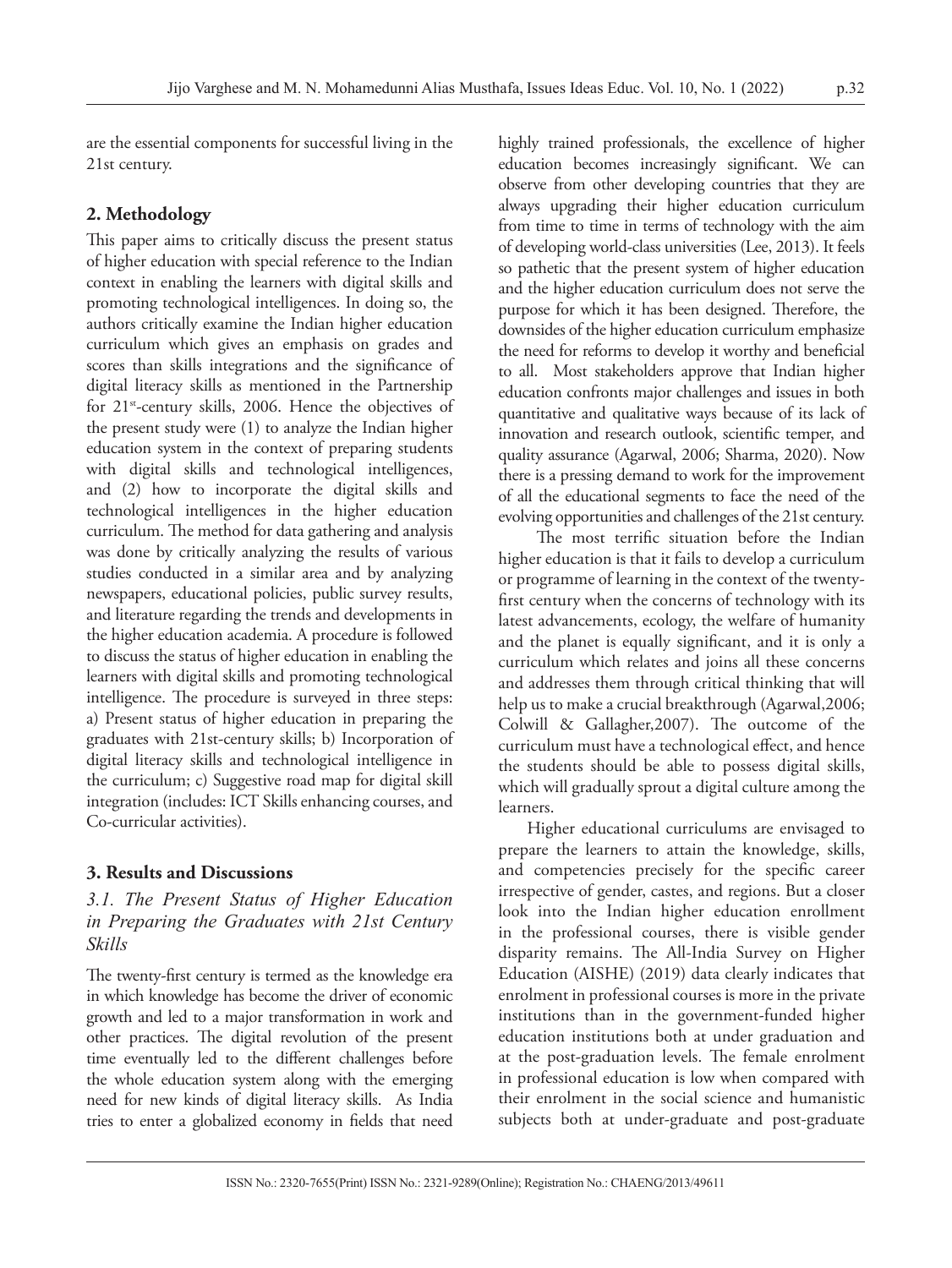levels. This gap is comparatively higher in enrolment in professional courses in private institutions as mentioned in Figure 39 (AISHE, 2019).

When we highlight the issues and challenges of higher education curriculum, there are other basic problems facing higher education in India today that must be dealt with here. They are insufficient infrastructure and facilities, a number of vacancies in faculty positions, low enrolment rates of the students, outdated teaching methods, deteriorating research standards, unmotivated students, congested classrooms, and widespread geographic and also ethnic imbalances. Many colleges in rural areas are non-viable and less enrolled and also have very poor infrastructure and facilities having a few teachers (AISHE, 2019). The percentage of institutions having various Infrastructure facilities for skills development is presented in Table 1 which is self-explanatory.

Some of the important challenges before the higher education system are the need for continuous up-gradation of the curriculum in order to be on par with the fast development of science and technology; globalization and the subsequent competitions from the international universities; implementing ICT in higher education policy will not be able to totally overcome all these issues though it may play a salient role in information and resource sharing. This type of challenge can be, to an extent, diminish if the government makes a policy of education that stresses the importance of inculcation of technological methods of transacting curriculum (Agarwal, 2006). SWAYAM is such a type of endeavor where we see the whole educational transaction is done digitally. Hence, upgrading higher education through digitalization and enabling the students and teachers to be sensible users of digital technology and ICT is the need of the time (Çebi & Reisoğlu, 2020; Sharma, 2020). What we need is the up-gradation of the curriculum, which encourages a generation of learners who are digitally literate and technologically intelligent. Therefore, we can assume that technological intelligence and digital literacy skills would enable the learners to develop a digital culture in their learning environment. Now it is the demand of the time to modernize and upgrade our education curriculum so that our higher education system can be advanced and thereby the country can get more technically graduated young people who can help our country to a developed nation. Therefore,

it has been observed that there is a great want for revolution in higher education, and that is possible only through a perfect synchronization of digital literacy skills and technological intelligence in the higher education curriculum.

**Table 1:** Percentage of Institutions having various Infrastructures (AISHE, 2019).

| Infrastructure                                                    | University | College | <b>Stand Alone</b><br><b>Institutions</b> |
|-------------------------------------------------------------------|------------|---------|-------------------------------------------|
| <b>Computer Centers</b>                                           | 90         | 86      | 90                                        |
| Connectivity<br><b>NMEICT</b>                                     | 39         | 22      | 20                                        |
| Skill Development<br>Centre                                       | 59         | 47      | 49                                        |
| Capacity Building<br>and Training<br>Aware Programme<br>Conducted | 56         | 43      | 47                                        |

## *3.2. Incorporation of Digital Literacy Skills and Technological Intelligence in the Curriculum*

There is a pressing demand for preparing and enabling the youth to effectively address the challenges of the 21st century, and hence the policymakers and curriculum planners of higher education should consider seriously regarding this issue (Dwyer & Wyn, 2001). This poses challenges before the educators, and the problems faced by the policymakers and other stakeholders are the uncertainties and ambiguities in the globalized world for reforming the higher education curriculum. The advancements in the ICT have again accelerated the educational changes and unlimited opportunities in life-long learning (OECD, 2005; Çebi & Reisoğlu, 2020). Therefore, there is an urgent need to develop a new paradigm for higher education where there is proper synchronization of digital literacy skills and technological intelligence.

 Digital literacy skills encompass more than the mere skill to use software or operate a digital device but they include a large diversity of complex cognitive, motor, sociological, and emotional skills, which learners must possess to function effectively in digital environments (Leahy & Wilson, 2014). This newly emerging concept of "digital literacy" may be utilized as a measure of the quality of learners' work in digital environments and provide scholars with a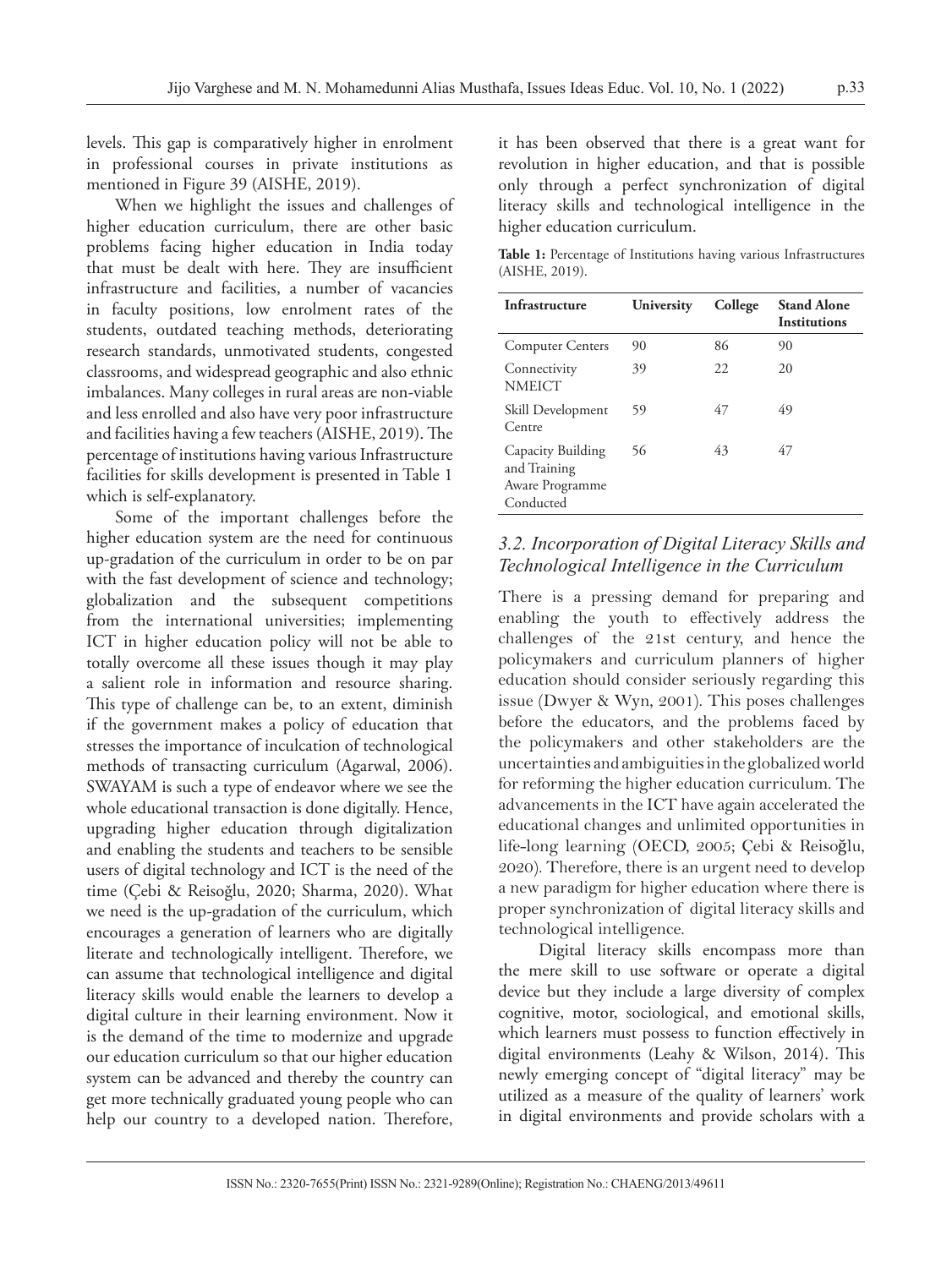more effective means of communication in designing better user-oriented environments. Digital literacy skills simply mean the effective and appropriate use of technology. It includes information, media, and information and communication literacy (Trilling &

Fadel, 2009).<br>**Information Literacy-**The implication of information literacy in the life of a  $21<sup>st</sup>$ -century learner is due to the abundance of information available to him/ her. The teachers, students, and parents have access to the enormous depository of information at their fingertips. Hence, the challenge is how to deduce and understand the genuineness and validity of the knowledge which is readily available. Henceforth, to be 'information literate' would mean the possession of information skills to locate, analyze, assess and use correct and valid information from authentic sources. In higher education, where the student is expected to be a self-directed learner, the learners have to make sure the information they use is credible, accurate, and reliable (Trilling & Fadel, 2009). They must have the ability to select the most significant and valuable information and the ways through which they can consolidate and exhibit it to others for their use.

**Media Literacy-** the nature of 21st-century learning is connecting, creating, and contributing the knowledge by the learner. Hence the learners who are bounded by digital media and technologies need to understand how to use the resources they receive from various media and use media production apparatuses to create enthralling media products and messages (Trilling & Fadel, 2009). Hence media literacy skills enable a person to access, examine, and produce messages and information in multiple ways. When learners are encircled by various kinds of media messages, they need to know how to effectively make use of the media resources available to them for their learning. In this context, Partnership for 21st century skills (2010) explains media literacy as the ability to analyze media and create media products. The ability to analyze media messages means examining the methods of how people interpret and understand the media messages and the creation of media products means the ability to use various media creation tools.

 Information and Communication Technology Literacy is an indispensable skill of the 21st century. The 21<sup>st</sup>-century learners have been growing up

digital from their childhood onwards, surrounded by digital media from birth (Trilling & Fadel, 2009; Leahy & Wilson, 2014). In most of cases, the present day learners are very efficient in applying digital technology than their parents and teachers; even then they will need guidance on how to make use of and incorporate rightly for their learning purpose (Aabla, 2017). Hence, a curriculum designed for them must incorporate methods of how to exploit the new ICT tools to provide better education in the way the learners want is the application of technology as a prime tool for learning, teaching, and communication in real-life situations. This skill implies the application of technology and communication networks for accessing, managing, and creating knowledge (CBSE, 2020). ICT literacy skill enables a person to use information and communication tools, social media, and internet facilities to access, manage and use for effective functioning in the knowledge economy.

These digital literacies are also powering the learning styles of learners and are essential to prepare a learning approach in the modern educational scenario (Trilling & Fadel, 2009, Varghese & Musthafa, 2021).

Digital literacy skills are totally based on the level of technological intelligence within a person. Why is technological intelligence important? It is because different parts of the world are now in the process of globalization in technological and learning aspects. The world is moving very fast to become a global village, in which India is rapidly networked and globalized through various types of technological intelligence and communications in educational settings. In this context, the level of intelligence of the learners to grasp and operate the latest technological influxes must be improved. The aim of the present era higher education curriculum must be redesigned to produce the technological person who is endowed with technological intelligence. It refers to the ability of the learners to think, act and manage technologically and maximize the benefits of various types of technology. As a result, the graduates may become technologically intelligent leaders who can contribute to the technological development of society. Technological intelligence is a prerequisite and essential factor for the development of digital literacy skills. And the latter enhances the technological intelligence in the learners (Cheng, 2000).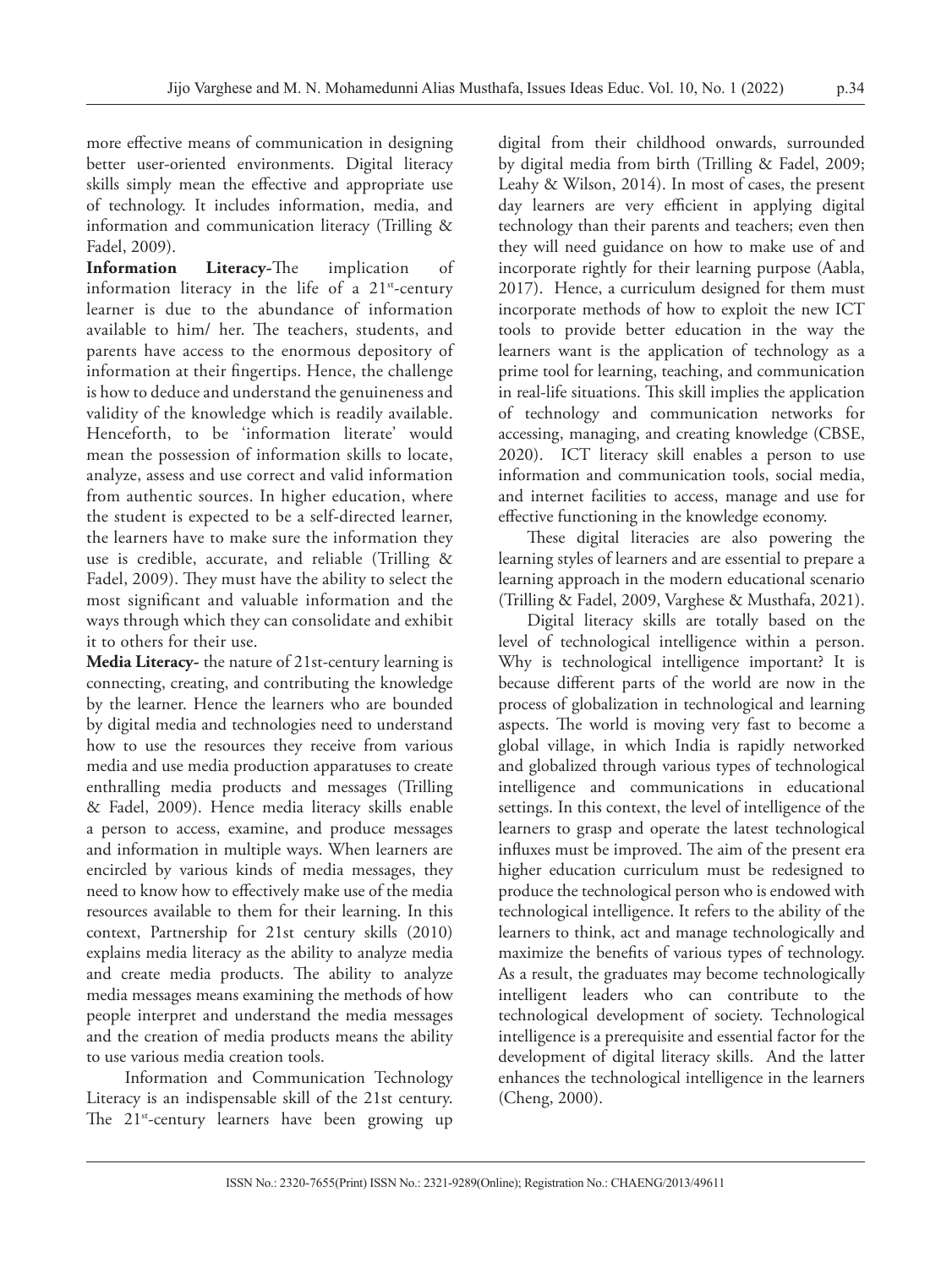Hence, it is noticed that there is a critical need for the addition of digital literacy skills and methods to improve technological intelligence in the curriculum. For that, it is essential to integrate the teaching, innovation, and research components for enhancing the professional competence of graduating students. Further observed that it is essential to provide congenial conditions for promoting the creative thinking ability amongst the students. Also, there is a requirement for flexibility in the curriculum for meaningful learning outcomes which is the need of the hour for creating human resources with better employability.

## *3.3. Suggestive Roadmap for Digital Skill Integration*

The present world scenario and educational needs of the graduates in higher education settings are entirely different from that of the previous century. The skills needed to compete in the 21st century are much more complex and compound in nature (Kay & Greenhill, 2011). Hence a curriculum that is constructed for the learners of this century must incorporate the elements, competency, and skills needed for surviving the challenges of this century. The chief purpose of designing a higher education curriculum is developing self-sufficient and complete human beings (Barr & Tagg, 1995). Therefore there needs a total reformation and redesigning of the curriculum for the digital natives in which digital literacy skills and technological intelligence must be given priority. For this, the following measures can be given primacy:

In this century, the graduates from higher education should not be confined to mere technicians or experts of certain areas but are intelligent leaders and citizens for the development of society. They must be technologically intelligent leaders because the total nature of the century is oriented towards digitalization (Cheng, 2000). Therefore the higher education curriculum for the 21st century must focus on developing critical thinking, creativity, and innovation. This happens through collaborative and teamwork educational settings in which communication, information, and media literacy skills are incorporated (Kay & Greenhill, 2011; Pushpanadham, & Chirumamilla, 2017).

The digital literacy skills and technological intelligence integrated curriculum help in achieving educational goals more precisely and accurately. By integrating technology, teachers and learners find themselves capable of finding out one's teaching methods and learning styles. The introduction of ICTs in higher education has large implications as it makes education more accessible, interesting, efficient, and innovative. But the mere use of software, PPTs, audiovideo materials while teaching is not the proper way. Hence appropriate directions are necessary to enable the learners and teachers to be ethical digital natives and make a clear understanding of the digital culture of the 21st century and it will intensify the learning experiences among the learners.

The traditional higher education curriculum was never flexible and did not have any concern for individual differences. Similar contents were provided to all the students irrespective of their individual differences and compelled them to learn the things the way the teachers decide. As a result, the main aim of higher education regarding the development of critical thinking, creativity, and productivity lags behind. But this issue can be effectively handled by redesigning the higher education curriculum with synchronizing digital literacy skills and technological intelligence. This approach will lead to designing various courses in online mode, the model which the digital natives would easily grasp and appreciate which will reduce the limitations of individual differences, promotes various learning styles, and enhances interest among the learners.

Technology infrastructure will be the topic of discussion in the educational scenario in the future. Good computing, networking, and connectivity infrastructure for higher education institutes are essential for the higher education courses to be carried out in this century. In the coming years, to bridge the digital divide among educational institutions and students, the curriculum must impose the relevance of the digital aspects in it. This would mean a simpler digital and technological environment must be created in each and every educational institution (Cheng, 2000).

The question of how to integrate these skills in the higher education system is very relevant and for that, there need various approaches. The approaches include developing a curriculum incorporating 21st-century skills and digital skills having a special reference, implementing skills-centered pedagogy in higher education institutions, nurturing digital skills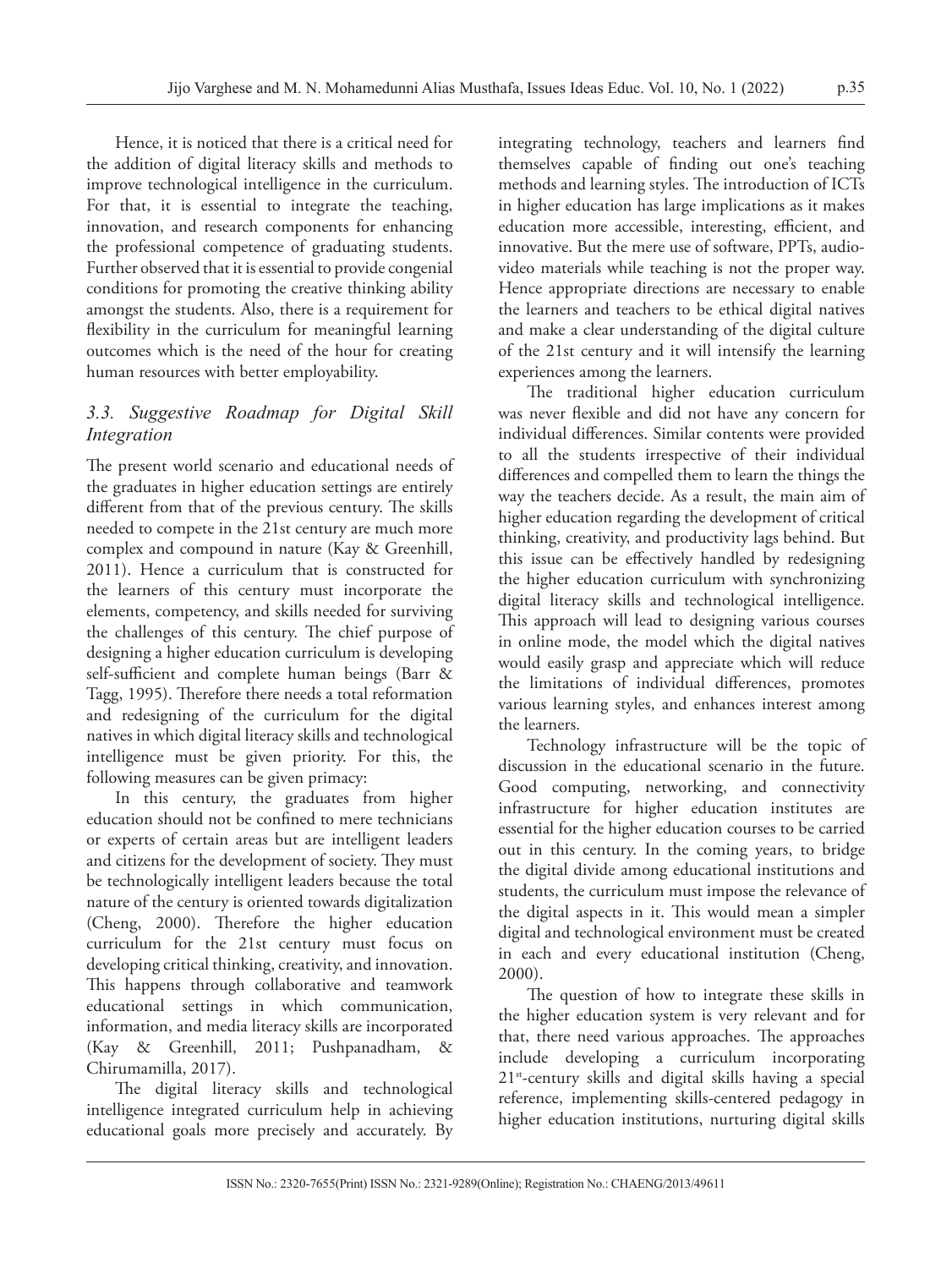through various co-curricular activities, etc. Some of the approaches are the following:

- **ICT Skills enhancing courses-** the maximum development of the skills like learning, life, and digital skills can be enhanced through the proper application of 21<sup>st</sup>-century skills in the curriculum. This demands skills-based courses at the level of higher education. Webb (2002) viewed that ICT literacy including the awareness, skills, and application of information and communication technology must be nurtured through teaching ICT as a separate skill-based course. In a broader term, learn ICT as a subject, learn with the help of ICT, and apply ICT as a tool for learning. In all cases we make the learners master the digital literacy skills.
- **Competency centered pedagogy-** if there is a framework to promote innovative and integrated methods of applying digital skills in the teaching, learning, and daily life practices, to an extent, the ICT skill deficiency of the youth can be reduced. A competency-based approach would definitely allow the learners not only to attain subject mastery but also enable them to use these skills to access, manage, evaluate, and reuse the information that is available in the knowledge repositories.
- **Co-curricular activities-** as the common notion about learning is that most of the knowledge attainment happens outside the classroom, the relevance of cocurricular activities may help to enhance digital literacy skills among the learners. The extracurricular activities must be designed in such a way that the learners must have the opportunity to get mastery in online education and enrichment in the use of various digital technologies.

Finally, it is stated that considering the above ICT skills enhancing courses, competency-centered pedagogy, and co-curricular activities, the digital & technological skills have been incorporated in the higher education system.

#### **Conclusion**

Through information and communication technologies, the world in the twenty-first century has experienced a knowledge explosion. As a result, there are number of job opportunities, and transformations in the economic and educational areas happen abruptly. This also makes the entire world to face complex business, political, scientific, health, and environmental problems. Therefore, there is a great need of a new generation who can realize the various upcoming opportunities and possibilities and act according to the demands of the century.

The higher education curriculum of the 21st century must focus on various means to connect and enrich learners rather than stagnating on certain thoughts and ideas. It must enhance collaboration and assure learning outcomes to create knowledge rather than simply transmitting knowledge (Kay & Greenhill, 2011). The prime duty of educational agencies of government is to understand the changing needs of the learners and respond to the local and global trends in education. By revising and updating the curriculum, introducing new programs and by promoting technological advancements in education, the educational authorities can make students future-ready because the digital revolution has hit education greatly, with more and more classrooms plugged into the whole online world. But are our educational institutions making benefit of most of the new technologies? Rethinking education in the age of technology would definitely make it possible that the knowledge revolution has transformed our education system, our lives, and therefore we must also transform our education system. To keep pace with a globalized technological culture, we must rethink how we educate the next generation, or else India will be 'left behind. The higher education curriculum of the present century must go well beyond the walls of the classroom in order to comprise online social networks, distance learning with 'anytime, anywhere access, digital homeschooling models, online learning environments, and more.

After going through the current Indian higher education curriculum and critically examining the results of development in the higher education academia through various studies (educational policies, research studies, public surveys, etc.). It is concluded that there is a vital necessity for updating and transforming the curriculum and pedagogic methods in tune with the learning styles and demands of the learners.

#### **Authorship contribution**

The first author has selected the topic for the study, reviewed various related literature and drafted the manuscript under the guidance, suggestions, and supervision of the second author.

#### **Funding**

No funding has been received for completing the study.

#### **Conflict of Interest**

There is no conflict of interest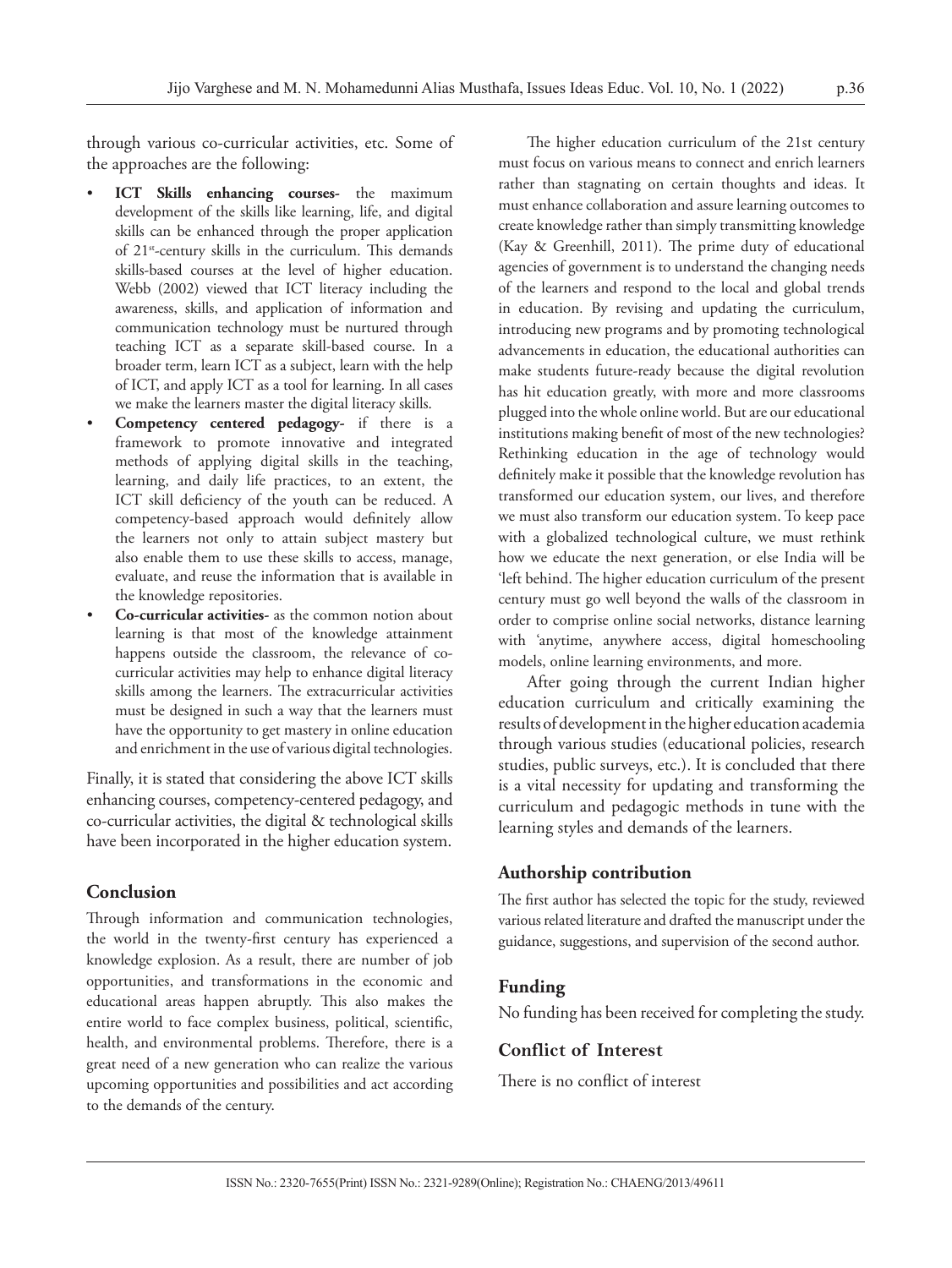#### **Declaration**

It is an original data and has neither been sent elsewhere nor published anywhere.

#### **References**

- Aabla, B. (2017). A Review on 21st Century Learning Models. *International Interdisciplinary Journal of Education, 6*(1), 254-263. https://doi.org/10.12816/0037231
- Agarwal, P. (2006). Higher Education in India: The Need for Change, Working Paper, No. 180, *Indian Council for Research on International Economic Relations (ICRIER),* New Delhi. [https://eaber.org/wp-content/](https://eaber.org/wp-content/uploads/2011/05/ICRIER_Agarwal_2006.pdf) [uploads/2011/05/ICRIER\\_Agarwal\\_2006.pdf](https://eaber.org/wp-content/uploads/2011/05/ICRIER_Agarwal_2006.pdf)
- AISHE. (2019). All India Survey on Higher Education (2018-19). Retrieved from [https://ruralindiaonline.](https://ruralindiaonline.org/en/library/resource/all-india-survey-on-higher-education-2018-19/) [org/en/library/resource/all-india-survey-on-higher](https://ruralindiaonline.org/en/library/resource/all-india-survey-on-higher-education-2018-19/)[education-2018-19/](https://ruralindiaonline.org/en/library/resource/all-india-survey-on-higher-education-2018-19/)
- Barr, R. B., & Tagg, J. (1995). From Teaching to learning: A new paradigm for undergraduate education. *Change*, *27*(6), 13-26. https://doi.org/10.1080/00091383.1995.10544672
- CBSE. (2020). 21st century skills: A Handbook: New Delhi, Central Board of Secondary Education. Retrieved from: [https://cbseacademic.nic.in/web\\_material/](https://cbseacademic.nic.in/web_material/Manuals/21st_Century_Skill_Handbook.pdf) [Manuals/21st\\_Century\\_Skill\\_Handbook.pdf](https://cbseacademic.nic.in/web_material/Manuals/21st_Century_Skill_Handbook.pdf)
- Çebi, A. & Reisoğlu, I. (2020). Digital Competence: A Study from the Perspective of Pre-service Teachers in Turkey. *Journal of New Approaches in Educational Research*, *9*(2), 294-308. <https:// doi.org/10.7821/naer.2020.7.583>
- Cheng, Y. C. (2000). A CMI-Triplization paradigm for Reforming Education in the New Millennium. *International Journal of Educational Management*, *14*(4), 156-174.
	- https://doi.org/10.1108/09513540010371975
- Colwill, I., Gallagher, C. (2007). Developing a curriculum for the twenty-first century: the experiences of England and Northern Ireland. *Prospects, 37*, 411–425. <https://doi.org/10.1007/s11125-008-9044-3>
- Dwyer, P. & Wyn, J. (2001) *Youth, Education and Risk: Facing the Future*. Routledge Falmer, London.
- Filho, W. L. et al. (2018). The role of transformation in learning and education for sustainability. *Journal of Cleaner Production*, *199*, 286-295. [https://doi.org/10.1016/j.jclepro.2018.07.017.](https://doi.org/10.1016/j.jclepro.2018.07.017)
- Kay, K. & Greenhill, V. (2011). "Twenty-First Century Students Need 21st Century Skills". In G. Wan, D. M. Gut (Eds.), *Bringing Schools into the 21st century, Explorations of Educational Purpose 13*. New York: Springer
- Lai, K. W. (2011). Digital technology and the culture of teaching and learning in higher education. *Australasian Journal of Educational Technology*, *27*(8). <https://doi.org/10.14742/ajet.892>
- Leahy, D., & Wilson, D. (2014). Digital skills for employment. In D. Passey, & A. Tatnall (Eds.). *Key competencies in ICT and informatics: Implications and issues for educational professionals and management* (pp. 178–189). Berlin Heidelberg, Germany: Springer.
- Lee, J. (2013). Creating world-class universities: Implications for developing countries. *Prospects, 43***,**  233–249. <https://doi.org/10.1007/s11125-013-9266-x>
- NCERT. (2005). National Curriculum Framework 2005, New Delhi: National Council for Education Research and Training. Retrieved from: [https://ncert.](https://ncert.nic.in/pdf/nc-framework/nf2005-english.pdf) [nic.in/pdf/nc-framework/nf2005-english.pdf](https://ncert.nic.in/pdf/nc-framework/nf2005-english.pdf)
- OECD. (2005). The Definition and Selection of Key Competencies: Executive Summary. Retrieved from https://www.oecd.org/pisa/35070367.pdf
- Partnership for 21st Century Skills. (2010). 21st Century Readiness for Every Student: A Policymaker's Guide. Retrieved from: [https://files.eric.ed.gov/fulltext/](https://files.eric.ed.gov/fulltext/ED519425.pdf) [ED519425.pdf](https://files.eric.ed.gov/fulltext/ED519425.pdf)
- Prensky, M. (2001) Digital natives, digital immigrants, part 2. *On the Horizon, 9*(5), 1–6.
- Pushpanadham, K. & Chirumamilla, N. (2017). Scaffolding Learning in Higher Education: Some Digital Initiatives. *University News*, *55*(51), 14-19.
- Scott, L. C. (2015). *The futures of learning 2: What kind of learning for the 21st century?* Paris: UNESCO Education Research and Foresight.
- Sharma, S. C. (2020). 'Inducing quality and relevance in Indian higher education institutions some thoughts' in Pankaj Mittal and Sistla Rama Devi Pani (Eds.). *Reimagining Indian Universities.* New Delhi: Association of Indian Universities.
- Trilling, B., & Fadel, C. (2009). 21st century skills: Learning for life in our times. San Francisco, CA: Jossey-Bass
- Varghese, J. & Gardia, A. (2020). Heutagogic Approach in Teaching and Learning in SWAYAM. *Education India Journal: A Quarterly Refereed Journal of Dialogues on Education*, *9*(1), 42-50.
- Varghese, J., & Musthafa, M. A., (2021). "Investigating 21st Century Skills Level among Youth." *GiLE Journal of Skills Development, 1*(2), 99–107. <https://doi.org/10.52398/gjsd.2021.v1.i2.pp99-107>
- Webb, M. E. (2002). Pedagogical Reasoning: Issues and Solutions for the Teaching and Learning of ICT in Secondary Schools. *Education and Information Technologies*, *7*(3), 237-255.